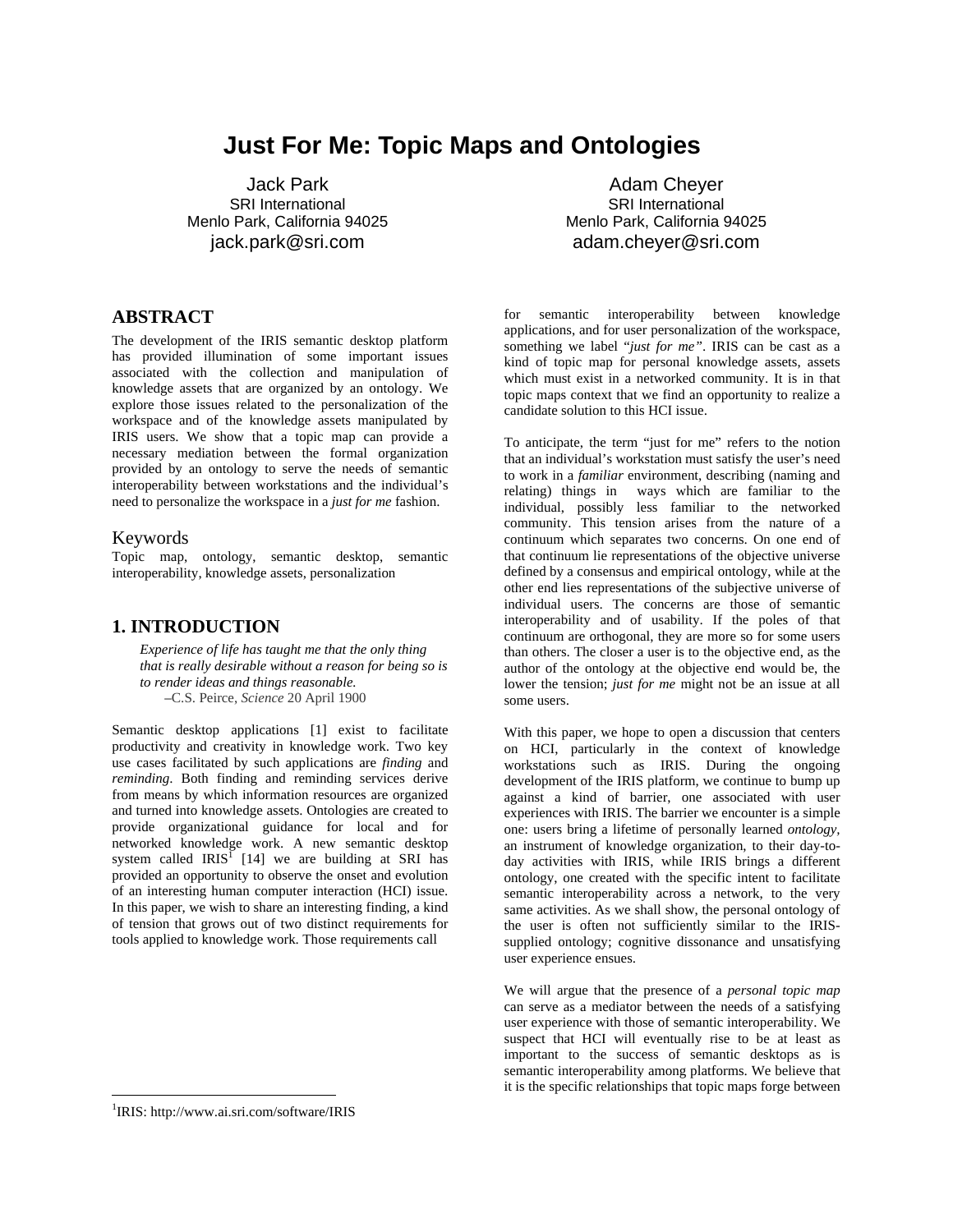*subject identity* and *names for things* which facilitate the mediation process. Let us look closer at the issue.

## **2. DISCUSSION**

*The end goal of all of this research, design, testing and rumination is not just a software system that is easy for people to get. (If that were the case, let's just give people 1s and 0s, it doesn't get much simpler or more generic than that.) The end goal is a data structure that sits firmly upon the deep-seeded, some might say, hard-wired, natural structures of the human information architecture. The stuff of linguistics and grammar.* 

#### –Mimi Yin [12]

*Clarifying the lens is more primordial than any particular perceiving or acting* 

#### –*Mark Szpakowski*[2](#page-1-0)

In order to frame a discussion about the tension we observe to exist between a user's needs and those of semantic interoperability, let us imagine three conceptual spaces, one which is associated with all the information resources directly or indirectly available to a user, one which is associated with a *model* of those information resources, rendering an otherwise heterogeneous information space into an organized, classified body of information, and the last space, which is the user's *lens* or *view* into the other two spaces. We sketch those three spaces in Figure  $1<sup>3</sup>$ .

We have given those spaces the labels

- Documents—the space of all information resources
- Knowledge Structures—structured representations of the information resources
- Topic Maps—a user's *lens* into the other two spaces

The illustration does, indeed, have some of its ancestry in those marvelous illustrations in Steve Pepper's "The TAO of Topic Maps" [6]. But, Figure 1 is different in the sense that it injects an ontology layer between information resources and the topic map. Such a separation, by no means, implies that the topic map does not point into those information resources. Rather, it suggests that there is a marriage of ontologies and topic maps as suggested in Bernard Vatant's paper "Ontology-driven Topic Maps" [7]. Such a marriage contrasts with the case where the topic map *is* the ontology, as described by Eric Freese in Chapter 13 in [2] and by H. Holger Rath in Chapter 14 [2].

 $\overline{a}$ 



**Figure 1: Conceptual Spaces for Information Architecture** 

The spaces just sketched relate to the issues we develop here in the following sense. There exist the dual needs of *user personalization* of the workspace, and *semantic interoperability* between the databases maintained by individual installations when applied in group settings. In some sense, the *user interface*, labeled a Topic Map in the illustration, can present the universe of information resources available to the user in a *just for me* fashion. The desktop application needs to present those information resources to external applications in a *consensus reality*, we say, semantically interoperable fashion. In both cases, *subject identity* must remain based on consensus reality.

#### **2.1 Just for me**

*Just for me* is perhaps best viewed as a fractal concept, one that starts at the individual level. Owing to the many relationships between individuals and their work groups, "just for me" morphs into "just for us" (locally), which then morphs (onion skin fashion) to "just for us" (globally). The Topic Maps layer of Figure 1 delineates the context for what follows. It is precisely the topic map, perhaps, the entire user experience associated with interacting with IRIS that constitutes the "just for me" discussion that follows. To anticipate the arguments, "just for me" suggests that the topic map should be user-constructed. The ontology (Knowledge Structures of Figure 1), in the case of IRIS, is constructed by teams of researchers; it could have just as well been constructed by a committee created by an enterprise that uses installations of CALO; indeed, it could be constructed by an individual user in the first place, but that's neither the case for CALO, nor the context of this discussion. The issue is this: entities other than individual users craft the ontology, and users craft their own topic maps. In some cases, the ontology can provide all that is necessary to populate such a topic map; in other cases, the user might see things differently.

normal universe of discourse. For the rest of us, for the It is probably useful to digress for just a moment. Consider the physician, or the scientist, or the lawyer. For those individuals, the ontology is probably already *just for me*. Such users operate closer to the objective end of the continuum mentioned above. They invented it in the first place, and they live in it. Certainly, they might personalize aspects of it, but, for the most part, their ontology is their

<span id="page-1-0"></span><sup>&</sup>lt;sup>2</sup> Mark Szpakowski:

http://collab.blueoxen.net/forums/yak/2005-

<span id="page-1-1"></span> $3$  This diagram was first conceived during discussions by the first author with Mary Keeler and Howard Liu. In some sense, it represents an interpretation of a Peircian view of inquiry space.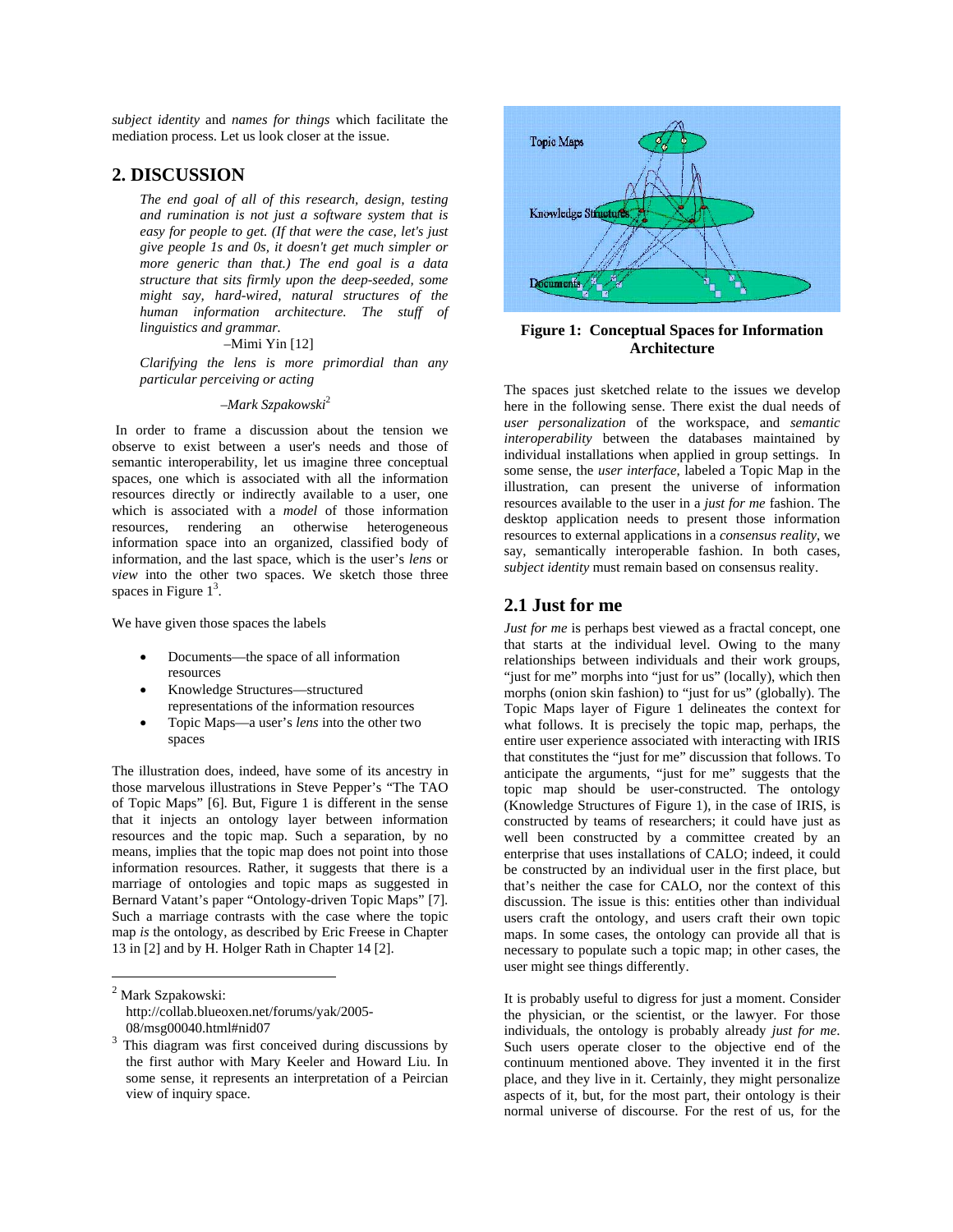office users of IRIS, the ontology might or might not represent the individual's way of knowing. Office workers don't generally invent ontologies; for them, knowledge engineers provide the ontologies.

The story behind "just for me" is the story behind  $constructivist$  epistemology, which suggests<sup>4</sup> that constructivism is about focusing on *personally constructed* reality as opposed to *ontological* reality, where ontological reality might reflect either fiat or consensus reality. The central notion is that people construct their own reality through social interaction; they construct their own names for things that are identified in social settings, and they construct relationships between those things. It follows that users of semantic desktop workstations are going to have their own way of organizing what they know and their own names for things with which they interact. The tension, as we see it, lies in the fact that the user's constructed reality must co-exist with the group's consensus (ontological) reality. In some cases it co-exists, and in others, tension remains.

Considera short story. Jared  $Spool<sup>5</sup>$  recently spoke to a web designers' meeting, speaking about the conclusions he was able to draw by observing web users purchase cameras online. The problem was framed in the context of a sum of money given to the purchasers, comparing the sum given to the amount of money actually spent on a purchase. He observed that, at most websites—for example, amazon.com—something like 110% of the money given for the purchase was spent on the purchase. One particular website stood out by capturing far more money in the purchase than was originally budgeted by the buyer—the consumer spent more than allocated for the purchase. The analysis is revealing. It goes like this. In spite of all of the many faceted attributes of the cameras displayed, consumers were mostly interested in the pictures they would get from the camera, not with number of pixels, lens speed, and so forth. To most consumers, cameras were a vehicle to get pictures. The site that achieved large sales was the site displaying photos taken by the camera. That site had discovered a *just for me* "sweet spot". The faceted attributes were still there, but those attributes were not the ones those consumers were using to make the purchase. A moral drawn from that story is this: ontologists can design elegant taxonomies, and those may, or may not, satisfy the needs of the consumer (user). It may be that the ontologists simply cannot be expected to "think like a user" or anticipate all of the many ways in which users categorize their personal universe.

The *name for things* issue animates discussions of some existing and emerging techniques. The distinction between name and identity comes together through the emerging notion of *folksonomies,*[6](#page-2-2) and the well-known *faceted* 

<span id="page-2-0"></span>4 Statement adapted from

 $\overline{a}$ 

*classificatio[n7](#page-2-3)* [12]. While there are some institutional faceted classification schemes in existence, $8$  as for example  $DMOZ$ , other such schemes are crafted as needed by individuals and group. Those individual activities are indicative of the human need to individualize, or *personalize,* the ways in which information resources are named and identified.

Consider the *delicious*<sup>10</sup> website, where users are encouraged to "tag" various websites. Jon Udell explains $11$ this tagging process as a means to associate names for things, websites in this case. He goes further and casts this as a *language evolution* process. Constructivism, indeed! Tagging, as a process, is not without its critics. For instance, L. Jeffrey Zeldman argues<sup>12</sup> that tagging replaces user-centered taxonomies with usage frequency. Tag *clouds* form which separate related topics from each other. Another way to look at tagging is that it is social constructivism at work, where individuals are practicing their "just for me" behaviors, and evolving those behaviors during social interactions. Indeed, Mimi Yin, who works on the Chandler<sup>13</sup> project, has much to say about these issues. In her recent paper "Hierarchies versus Facets versus Tags" [11], she argues, among other things, that hierarchies can become "messy" and unmaintainable, and that facetted systems don't offer some of the benefits of hierarchies and become too flexible to be useful.

Yin's writing constitutes anecdotal evidence that open questions remain. Adam Mathese, in his paper "Folksonomies—Cooperative Classification and Communication through Shared Metadata," [13] concludes his discussion with the notion that a folksonomy is fundamentally uncontrolled in nature, suffering imprecision and ambiguity, but at the same time, free-form tagging allows for self-organization of information resources.

In the context of IRIS and "just for me", we take the view that tagging really is just for the individual user, and not necessarily for the group, unless the group dynamic chooses to encourage it. The role of a topic map with groups of IRIS users would be to permit personal topic maps to reflect personal naming conventions locally while linking to a group topic map, say, on a server, which reflects consensus naming conventions. Mappings between the two are mediated by subject identity properties reflected in the consensus ontology. At the desktop level, we are certainly not alone in this notion. Murray Altheim has implemented faceted classification in Ceryle [18], a semantic desktop application created to organize those knowledge assets necessary for authorship.

- shipping weight, lens speed, color, etc. 9
- <span id="page-2-5"></span>DMOZ: http://www.dmoz.org/
- <span id="page-2-6"></span> $^{10}$  delicious: http://del.icio.us/
- 

 $\overline{a}$ 

- <span id="page-2-7"></span>Jon Udell:<br>http://weblog.infoworld.com/udell/gems/delicious.html
- <span id="page-2-8"></span><sup>12</sup> Zeldman: http://zeldman.com/daily/0505a.shtml  $^{12}$  Chandler: http://www.osafoundation.org/
- <span id="page-2-9"></span>

http://en.wikipedia.org/wiki/Constructivist\_epistemology 5

<span id="page-2-1"></span><sup>&</sup>lt;sup>5</sup> Jared Spool: http://www.uie.com/

<span id="page-2-2"></span>Folksonomy:<http://en.wikipedia.org/wiki/Folksonomy>

<span id="page-2-3"></span><sup>7</sup> Faceted Classification:

<span id="page-2-4"></span>[http://en.wikipedia.org/wiki/Faceted\\_classification](http://en.wikipedia.org/wiki/Faceted_classification) <sup>8</sup> Just about every online catalog uses facets, e.g., price,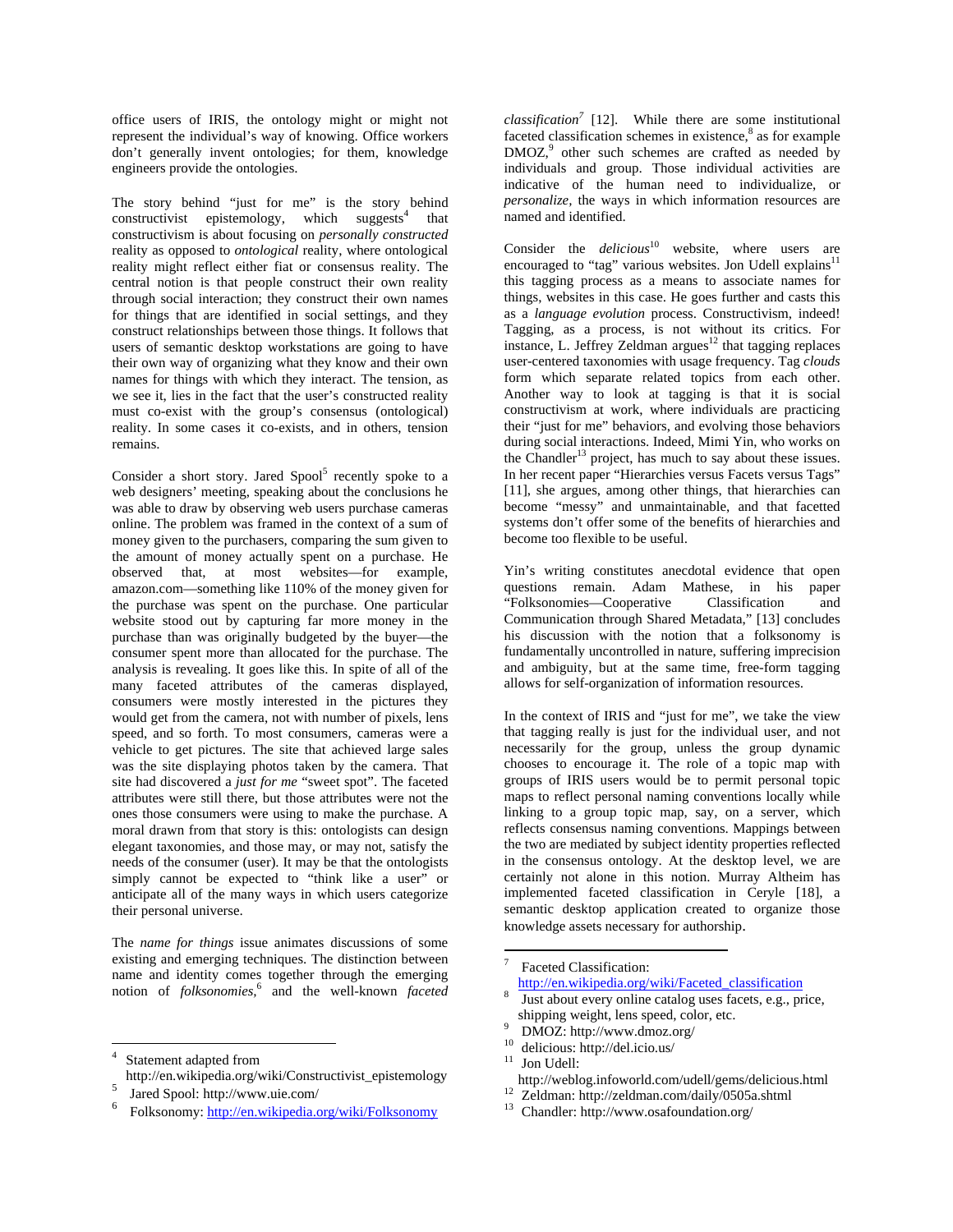## **2.2 Tensions between "ontology-driven" and personal topic map**

*…when thinking about ontologies and semantic web it is easy to focus on the requirements of precision and data integration to the exclusion of the requirements for end user navigation*  –Dave Reynolds, et al. [17]

Semantic interoperability demands consensus identity, and some consensus names; personal views, *just for me*, call for personal naming conventions alongside consensus subject

- Separate ontology and topic map
	- o Topic map, itself, doesn't necessarily have to support consensus names for things
- Topic map as ontology

identity. Let us contrast these views:

o User's *lens* topic map directly supports user names for things along with consensus names for things

If IRIS is to have a topic map,  $14$  then, in the near term, it will be separate from the ontology. It is not inconceivable that some future version of IRIS could migrate to a topic map as ontology architecture. For now, the tension exists because IRIS, indeed, all semantic desktop workstations, are, essentially, *just for me* platforms and the intuition is that a topic map can mediate between the interoperability need for a consensus ontology and the user's need for a personal lens into that workspace.

## **2.3 A Solution: Topic Maps as Mediators**

Consider a patient-doctor scenario, the context of which is a vision problem where the patient says "…the world is going *Picasso* on me." The doctor replys with *"*Well, we call that syndrome *scintillating scotoma*; it's one of the many kinds of migraine headaches people can experience." The doctor is working from a medical ontology, and, based on years of experience, has a pretty good idea of how patients are liable to describe their signs and symptoms. In the simple *office world* of IRIS, let us imagine some office worker relating the proper name *Joseph P. Sixpack* to a favored way to recall that person, say, *Bubba*. The rest of the world doesn't need to know about "Bubba", but, if association of a specific person to a favored name renders the user's life simpler, less hectic, and more productive, then it's useful to provide for such mediation.

 $\overline{a}$ 

Topic maps offer a simple *paradigm* from which a candidate solution to the *just for me* issue emerges. The topic maps paradigm simply suggests that, for each *subject*, there can exist in a given topic map, at most, one *topic*, where a topic is best-imagined as a container, nexus or proxy for the subject, at which all presently-knowable information related to the subject can be found. The nexus concept evokes the image of a topic as a *hub* around which all information resources related to the subject radiate.

While topic mapping, the paradigm, itself, continues to evolve, there remains a core set of notions, a core ontology which guides application developers. Core to topic mapping are the elements: *topic*, and *association*. With those two core elements, a slightly broader ontology grows. We draw on the concept of *scope* to construct a solution to the *just for me* issue.

A scope represents a *context*, and, as such, is, itself, a subject represented by a topic. Names for topics can take scopes. That is, a particular name for some subject might be a string written and scoped in the English, a string written and scoped in the German, and name strings written in other languages, all representations of a name for the subject. Scopes can also be used to provide context other than language. Scoping *Bubba* as a *private* name string in a topic map might mean that this name string will not appear in the public transmission of data between IRIS installations. Using *scoped names* thus permits a user to inject favored names for things.

Using *scoped associations*, a topic map permits a user to inject favored relationships into the knowledgebase without risk of those relationships altering the semantic interoperability of the larger ontology. Topic maps thus provide a useful means by which users of ontology-driven workstations can personalize their working environment.

Implementing a topic map in a semantic desktop application as a means of satisfying a *just for me* requirement avails other potential benefits. For instance, the inherent indexical capabilities of topic maps are suited to many of the needs already satisfied by the ontology. That opens the door to two larger questions: *could a topic map satisfy the need for an ontology*, and *could the ontology satisfy the need for a topic map*? Both, great questions, and each suggests avenues for future research. While other workers are already exploring those questions, we believe the opportunity to implement an ontology as a topic map remains an important opportunity since that one structure can satisfy both semantic interoperability and just for me requirements. For the present work, it is shown that a topic map can mediate between two important needs, those related to the user and HCI, and those related to semantic interoperability between workstations.

We have discussed personalized names for things and personalized relationships between things. Another issue is, and will remain for a long time in the future, that of subject identity. For instance, IRIS exists in an email-rich universe, where the names of unknown (to IRIS) persons appear frequently. CALO provides a framework wherein new

<span id="page-3-0"></span> $14$  A small, focused topic map existed in the original prototype, but was set aside to facilitate evolution of other functionality. A focused topic map means that a small map of specific aspects of the user's world was created as the user entered that world. For instance, a general topic map of all people and of all projects existed in the background, and fragments of those maps appeared, for instance, in the tasks view.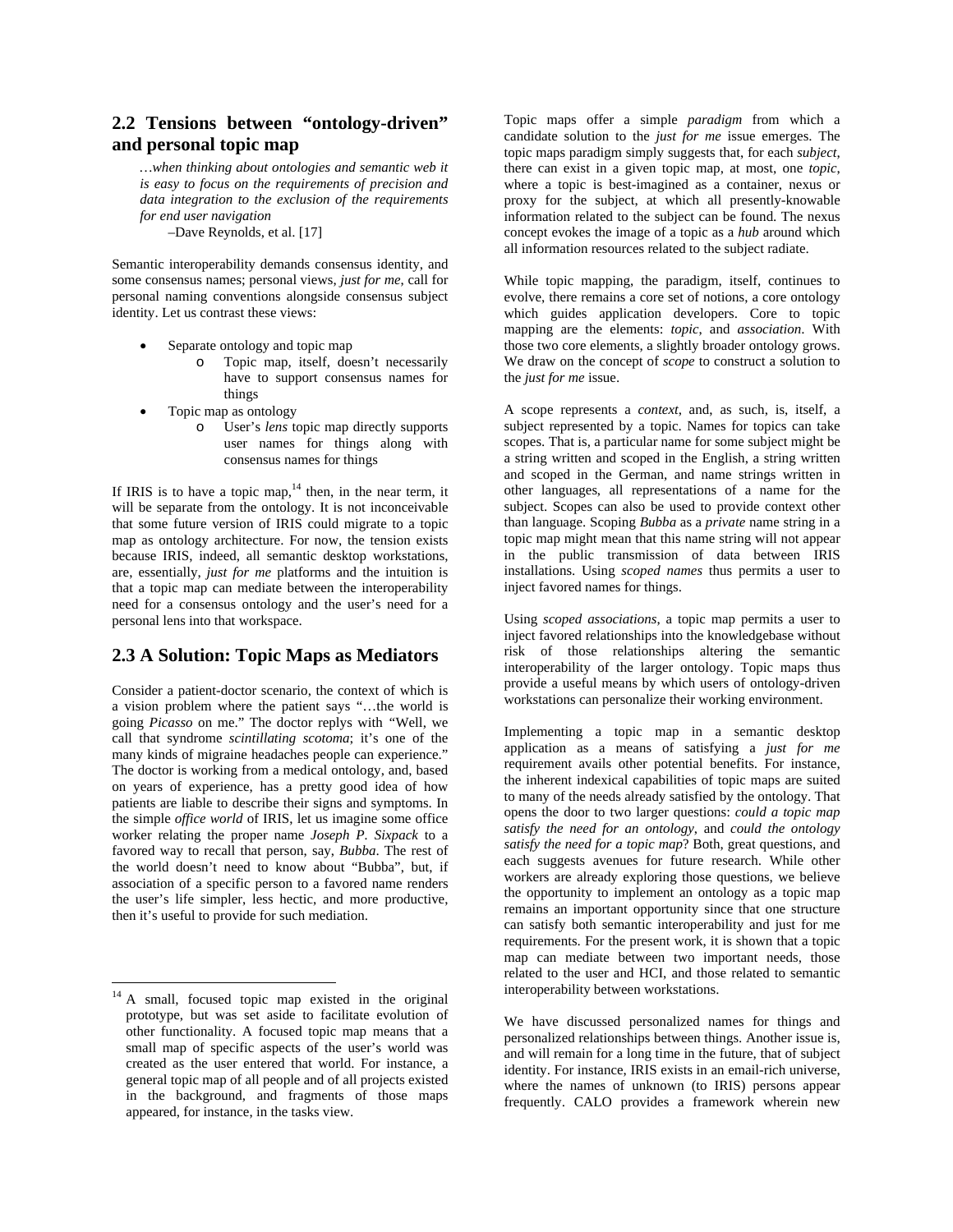persons are isolated and studied by a variety of means, the intent being to disambiguate identities. For instance, one email might come in from, say, jpark@foo.org and another from jackpark@bar.com. A question is this: do both emails refer to the same individual? That is a nontrivial question, and it mirrors the subject identity issues facing topic maps during merging processes. IRIS includes a harvesting framework which includes some tools for name resolution. More powerful tools are included in CALO.

Where does IRIS presently stand in relation to resolving the *just for me* issue? We have cast IRIS as a kind of topic map for personal knowledge assets, assets which must reside in a networked community. We are not claiming that IRIS *is* a topic map in the sense understood in terms of XTM documents, merging tools and so forth. Rather, IRIS continuously orbits in the space of tensions between the necessity to use an ontology to organize information resources for purposes of interoperability between software agents involved in processing those resources and other semantic desktop installations, and between the user's need semantic desktop installations, and between the user's need to capture individual ways of knowing and doing.

## **3. BACKGROUND**

There are several threads related to the background from which IRIS, topic maps, ontologies, and the issue we found. In the end, they all relate to the ever-increasing rate at which sound decisions must be made in the context of ever-increasing amounts of information to process in order to achieve those decisions. Out of the need to index a growing body of software documentation (one form of infoglut), topic maps were created. As Steven R. Newcomb said in his introduction to topic mapping in the book *XML Topic Maps* [2, page 32],

*Information is both more and less real than the material universe. It's more real because it will survive any physical change; it will outlast any physical manifestation of itself. It's less real because it's ineffable. For example, you can touch a shoe, but you can't touch the notion of "shoe-ness" (that is, what it means to be a shoe). The notion of shoe-ness is probably eternal, but every shoe is ephemeral.* 

As topic mapping technology matures and enters mainstream application in ever more complex indexical and organizational situations, user interface issues bubble to the foreground. Indexical and associative applications require attention to two core issues: *subject identity* and *names for things*. Recent innovation on the web,<sup>15</sup> the notion of *social bookmarking*, for instance, is pointing the way toward a web that satisfies a *just for me[16](#page-4-1)* requirement. The combination of rising popularity and high level of innovation in this arena strongly suggests that the *just for me* requirement should be investigated at the desktop application level, along with the web.

We now live and work in a networked global village; the term *infoglut* has become the meme that reminds us of the information overload we experience in our daily lives, and about which Vannevar Bush eloquently wrote in his 1945 paper, "As We May Think" [10]. Indeed, it was that paper which inspired Ted Nelson, Douglas Engelbart, and many others to try to find solutions to the infoglut problem and augment human capabilities for solving complex, urgent problems.

IRIS has been developed as part of SRI's  $CALO<sup>17</sup>$  project, one of two projects funded under DARPA's "Perceptive Assistant that Learns" (PAL) program.<sup>18</sup> The goal of the PAL program is to develop an enduring personal assistant that "learns in the wild," evolving its abilities more and more through automated machine learning techniques rather than through code changes. In approaching the design and development of IRIS, we took much inspiration from the work of Douglas Engelbart, who performed much of his early work while employed at SRI. While Ted Nelson's Xanadu<sup>19</sup> [3] was arguably the first project to set the stage for modern hyperdocument processors, Engelbart's Augment<sup>20</sup> was the first system to find engagement in group document processing and sharing. In 1968, at the Fall Joint Computer Conference in San Francisco, Engelbart demonstrated Augment before a live audience. $^{21}$  Augment displayed many of the capabilities we now want to build into modern semantic desktop applications. Augment, the program, saw commercial application, and is still used today by Dr. Engelbart in his day-to-day activities.

Central to our work is the *augmentation program*, first proposed by J.C.R. Licklider (who funded Engelbart's work) in 1960 [5]. The emphasis of that program was to augment human capabilities with computers, as we see in the Engelbart work, as then compared to the *artificial intelligence program* (AI), in which human capabilities are mimicked or otherwise provided by computers. CALO represents a blending of the AI and the augmentation programs.

There is a clear and vibrant link between topic maps and the augmentation program. We see opportunities for that link in IRIS, because the program integrates several desktop office productivity tools, such as email, web browsing, calendar, instant messaging, and more. At the

 $\overline{a}$ 

<span id="page-4-0"></span><sup>&</sup>lt;sup>15</sup>E.g. http://www.flickr.com/ and http://del.icio.us/

<span id="page-4-1"></span><sup>&</sup>lt;sup>16</sup> The term *just for me* was first introduced to the first author by Nancy Glock-Grueneich in the context of pedagogy. The context is this: regular school learning is sometimes described as "just in case"; by contrast, constructivist learning is described as "just in time", and Nancy suggests that real learning is best described as "just for me."

<span id="page-4-2"></span><sup>&</sup>lt;sup>17</sup> CALO is an acronym for "Cognitive Assistant that Learns and Organizes." CALO's name was also inspired by the Latin word *calonis*, which means "soldier's servant" and conjures an image of Radar O'Reilly from the M\*A\*S\*H TV series.<br><sup>18</sup> DARPA's PAL program:

<span id="page-4-3"></span>

<http://www.darpa.mil/ipto/programs/pal/> 19 [Xanadu: http://xanadu.com/](http://www.darpa.mil/ipto/programs/pal/) 

<span id="page-4-4"></span>

<span id="page-4-5"></span><sup>&</sup>lt;sup>20</sup>NLS/Augment at the Computer History Museum:

<span id="page-4-6"></span>http://community.computerhistory.org/scc/projects/nlsproject/ 21 Videos of the first online document editing project. Found on the web at http://sloan.stanford.edu/MouseSite/1968Demo.html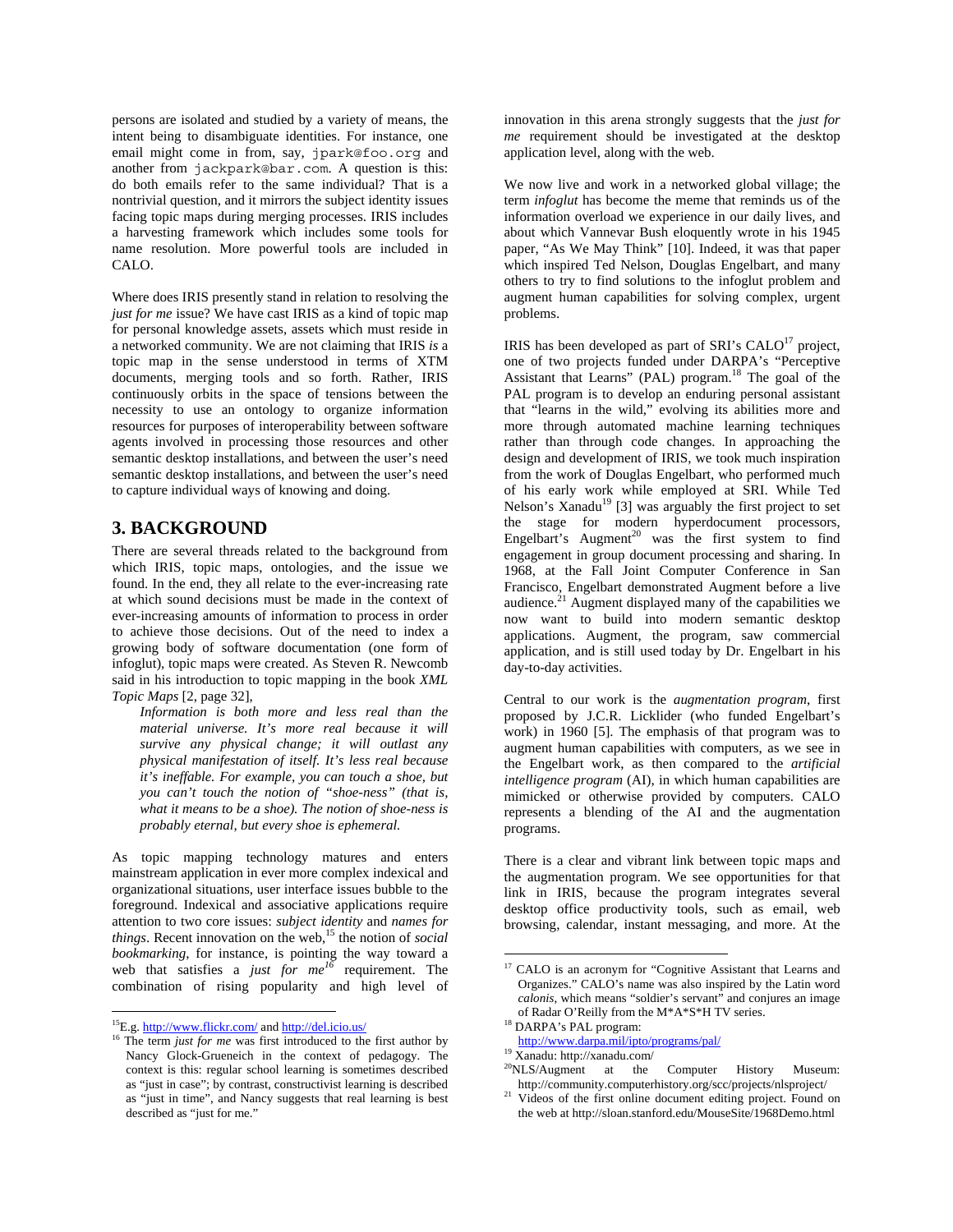same time, IRIS provides a framework that supports aspects of artificial intelligence and machine learning, all in support of aiding the user in assembling, indexing, clustering and otherwise organizing a growing body of knowledge assets.

In order to better understand how IRIS can be cast as a topic map for personal knowledge assets, we now briefly sketch those aspects of IRIS that make up the letters in the name. IRIS is first and foremost an *integration* framework. Whereas in today's packaged applications suites, where only loose data integration exists<sup>22</sup> (usually limited to the clipboard and common look-and-feel for menus and dialog boxes), IRIS strives to integrate data from disparate applications using reified semantic classes and typed relations. For instance, it should be possible to express that "*File F* was presented at *Meeting M* by *Tom Jones,* who is the *Project Manager* of *Project X*," even if the file manager, calendar program, contact database, and project management software are separately developed third-party applications. In a Topic Maps fashion, there should be a single instance that represents each concept, and all that is knowable about that concept should be directly accessible from that instance [2].

The IRIS framework offers integration services at three levels (Figure 2):

- 1. Information resources (e.g., an email message, a calendar appointment) and the applications that create and manipulate them must be made accessible to IRIS for instrumentation, automation, and query.
- 2. A knowledge base (KB) provides the unified data model, persistence store, and query mechanisms across the information resources and semantic relations among them.
- 3. The IRIS user interface framework allows plug-in applications to embed their own interfaces within IRIS, and to interoperate with global UI services.

The IRIS user interface provides the "shell" for hosting several embedded applications (Figure 3). Two side panels frame the main application window, one for selecting among available applications, the other for displaying and editing semantic links for the selected application object and presenting contextual suggestions from the learning framework. Applications can add toolbars to the IRIS frame, and when selected, an application's menu items are "merged" with IRIS menu functionality present for all applications. IRIS provides an extensible context-sensitive online help system and several methods for querying information resources within and across applications.

IRIS is used to semantically integrate the tools of knowledge work, to form *relationships* between knowledge assets. What do we mean by this? We use the term "semantic" in the sense used by the Semantic Web

 $\overline{a}$ 

community, where markup technologies are being wedded to the tools of semantic representation (e.g., ontologies, OWL, RDF). This facilitates putting data on the web in such a way that machines can access it, make meaningful references to it, and perform manipulations on it, including reasoning and inference. In that sense, IRIS provides an OWL-based ontology and backside by which the artifacts of a user's experience such as email messages, calendar events, files on the disk or found on the web, can be stored and related to each other across applications and across users.

When defining the ontology to be used for IRIS, a design choice had to be made: Do we use a small, simple ontology or a complex, more-expressive ontology? We first implemented a fairly large, yet straightforward, ontology. However, the requirement that IRIS interoperate with CALO's reasoning and learning capabilities drove us to adopt CALO's preexisting ontology, which supports roles, events, and complex data structures.

Additionally, IRIS provides a framework for *harvesting* application data and *instrumenting* user actions in IRIS applications. The harvesting of data refers to importing external data into semantic (ontology-based) structures.



**Figure 2: IRIS Architecture** 

One of the key differentiators of IRIS, compared to many semantic desktop systems, is the emphasis on machine learning and the implementation of a plug-and-play learning framework, providing the ability for IRIS to make *inferences*. We see machine learning as one of the solutions around a key issue limiting the Semantic Web's growth and mass adoption: Who is going to enter all of the required links and knowledge?

*Prior to the Internet, the last technology that had any real effect on the way people sat down and talked together was the table.*   $-C$ lay Shirky<sup>23</sup>

 $\overline{a}$ 

<span id="page-5-0"></span> $22$  Even within a single application, deep data integration is usually pretty threadbare. Consider Microsoft Outlook: the email addresses displayed in a message are not linkable (or deeply related) to the people records in your contacts folder.

<span id="page-5-1"></span><sup>&</sup>lt;sup>23</sup> Clay Shirky: at Emerging Technology Conference 2003 http://shirky.com/writings/group\_enemy.html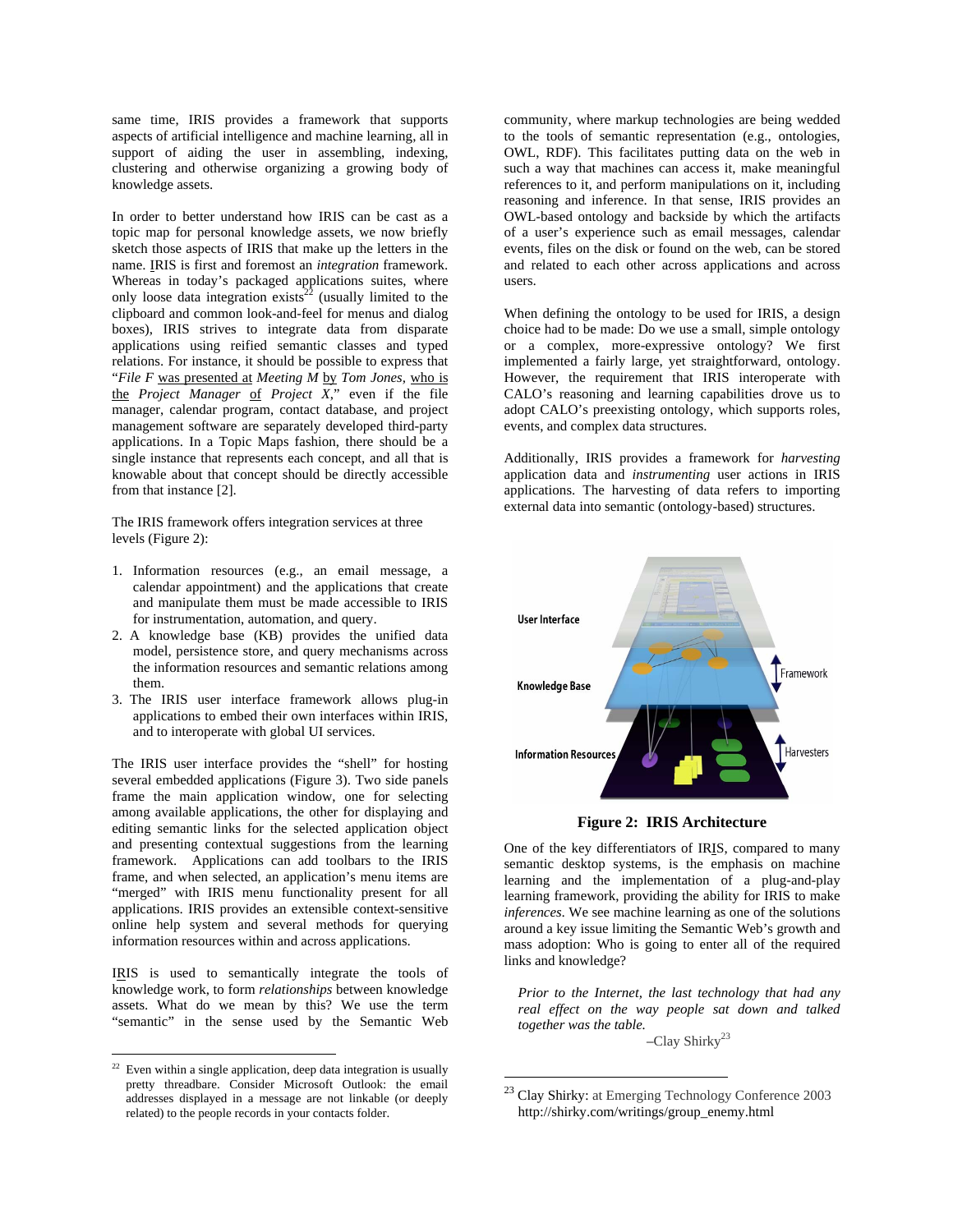*Sharing* information is one of the four key concepts that make up the IRIS vision. We feel that the ability to learn and leverage semantic structure in organizing one's work life will be greatly enhanced in a collaborative setting. Shared structures are essential for both end-user applications, such as team decision making and project management, and for infrastructural components such as machine learning algorithms, which improve when given larger data sets to work on.



**Figure 3: The IRIS Platform**

## **4. RELATED WORK**

Several projects exist and are similar in spirit and intent to IRIS. We sketch a few of them here,.Two projects of great significance to the personalization of information resources are Lifestreams *[24](#page-6-0)* and WorldBoard.*[25](#page-6-1)* Lifestreams is the vision of David Gelernter, and was developed as a dissertation project by Eric Freeman [15]. WorldBoard is the outgrowth of the vision of Jim Spohrer from his paper "Information in Places" [16]. Whereas Lifestreams speaks mostly to local individual needs, WorldBoard speaks to Global individual and group needs.

While developing IRIS, we explored Haystack<sup>26</sup> from MIT. When we discovered this project [8], we were amazed how well it fit our initial designs for IRIS, in terms of both architecture and user interface design, with the added benefit of being Java-based and open source. We learned much from a visit by Dennis Quan, one of the principal developers, and did, indeed, begin the task of adapting Haystack's significant code base to our framework. For a variety of reasons, we ended up moving in a different direction, but Haystack and Dr. Quan's deep knowledge of the subject gave us a solid start.

The next system we evaluated was the Radar Networks<sup>[27](#page-6-3)</sup> Personal Radar, a very impressive semantic desktop that turned out to share many of the goals and requirements for IRIS: Java-based, ontology-driven, user-centric. We have combined elements of Personal Radar into the IRIS code base.

Well down the path of implementing IRIS, we discovered two additional projects. Gnowsis[.28](#page-6-4) Gnowsis [9] appears to offer integration with many of the same third-party applications as IRIS, and to share many similar philosophies regarding application and data integration. MindRaider, $^{29}$  is a project arguably close to IRIS, Haystack, and Gnowsis in spirit and intent.

Ontologies have become the *lingua franca* of semantic interoperability. Programs such as Haystack, IRIS, and others are, essentially, driven by ontologies. This means that operations by users, data items such as email messages and calendar events, and communications between different platforms, are all performed in the context of a built-in ontology. Outside of desktops, SHOE [4] represents an early approach to providing for semantic interoperability on the web. SHOE is an ontology-based language. Today, the OWL web ontology language is rapidly becoming a standard for representing ontologies. The IRIS ontology is implemented in OWL.

## **5. CONCLUSIONS**

IRIS is the platform that allowed its creators to experience the tensions we have discussed here. The system is now in daily operation as the primary office environment used by several members of the CALO community. In that daily use, and during trials by developers, we continue to encounter users who wish they could add tags or otherwise provide names for objects, or forge relationships between objects such as files on the hard disk and emails or calendar events. A growing awareness of this issue is propagating some rethinking regarding the design of the IRIS knowledgebase. This rethinking allows for the opportunity to implement a topic map linked to the ontology and driven by the user interface. With the addition of a topic map to IRIS, users will be able to provide their own names and relationships, and still remain semantically interoperable with the rest of the community.

We have argued that a *personal topic map*, one that mediates between a user and an ontology, is a candidate solution to the *just for me* issue. We believe that our work with IRIS and CALO supports our claim that semantic desktop applications which use ontologies for semantic interoperability can benefit from the application of personal topic maps. We offer a concluding conjecture that the topic map, itself, might server the role of the ontology, providing both semantic interoperability and *just for me* user support.

<span id="page-6-0"></span><sup>&</sup>lt;sup>24</sup> Lifestreams:<br>http://www.cs.yale.edu/homes/freeman/lifestreams.html

<span id="page-6-1"></span><sup>&</sup>lt;sup>25</sup> WorldBoard: http://www.worldboard.org/<br><sup>26</sup> Haystack: http://haystack.lcs.mit.edu/

<span id="page-6-2"></span>

<span id="page-6-3"></span><sup>&</sup>lt;sup>27</sup> RadarNetworks: http://www.radarnetworks.com/<br><sup>28</sup> Gnowsis: http://www.gnowsis.org/<br><sup>29</sup> MindRaider: http://mindraider.sourceforge.net/

<span id="page-6-4"></span>

<span id="page-6-5"></span>